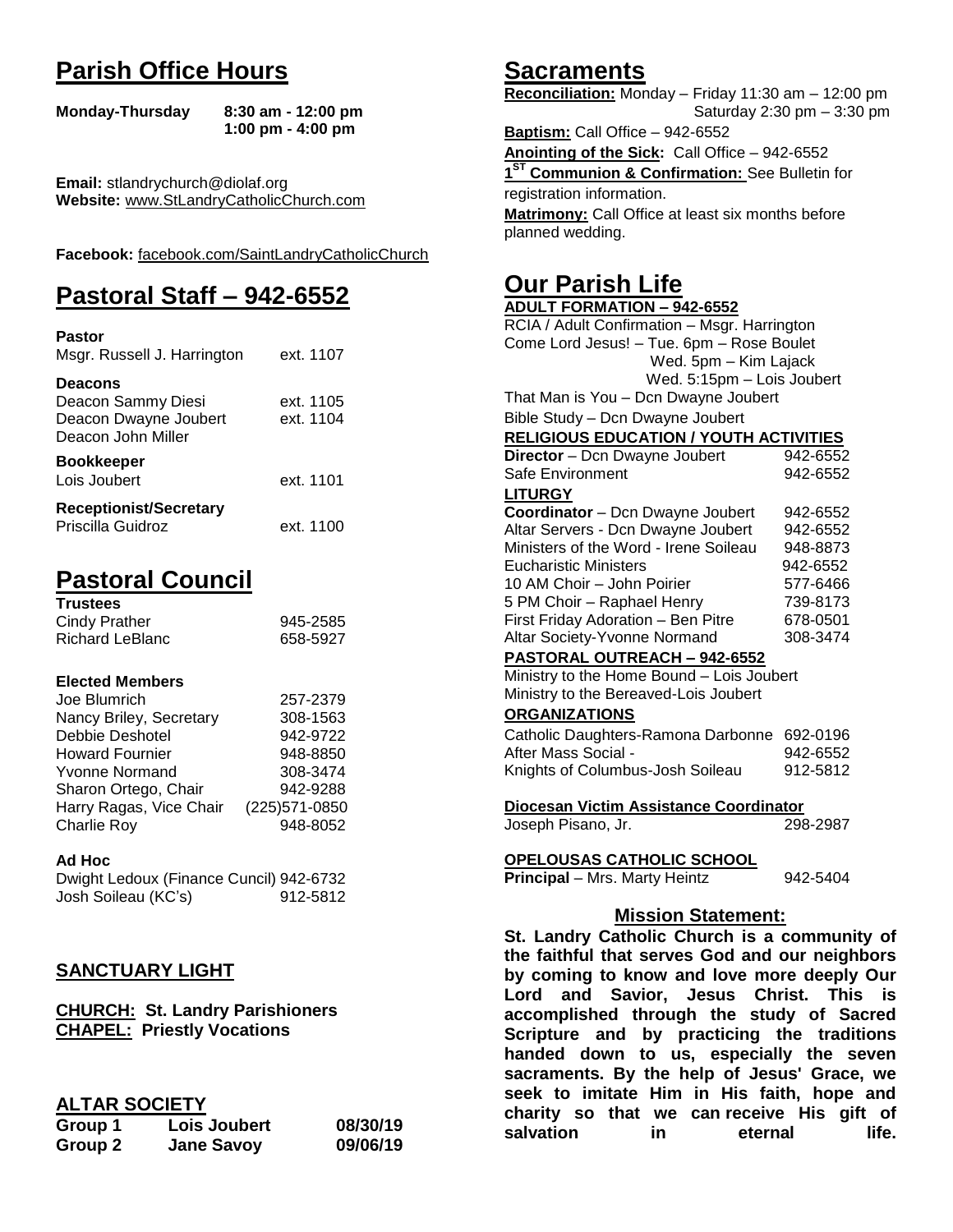**Volume 68, No. 35 –** *Twenty-first Sunday of Ordinary Time* **– August 25, <sup>2019</sup>**

## *From the Desk of Msgr. Harrington…*

Every new day should be greeted with a grateful heart. Every day should start with a 'thank you' to the Father, and not just because we're breathing for at least one more morning. To give the Father thanks means that we acknowledge His goodness, His generosity, His presence in our first thought, our first feeling, our first moment of consciousness. As we shake off our sleep, our awareness is drawn to His providence. There is no wakefulness without His grace.

We stretch, we moan, we complain, we ache, we slowly face the day. Or we might be one of those rare people who pop out of bed like a piece of toast, soaring through the air, ready for action. How ever we start the day, it really should be in gratitude. The beginning of each day is a re-creation, a promise of God for a new start. Our gratitude does not mean we have to be in a good mood, but it does mean that by our acknowledgement of the presence of a loving God, a Father who is in covenant with us, we are facing a day with someone at our side. We turn toward the dawn, facing the sun with the Son.

Gratitude means we understand that the day does not rely solely on our efforts, our successes or failures, our gifts or faults. The day rests in God and how He moves in our efforts, successes, failures, gifts, faults. We belong to Him: this is the heart of the message of gratitude.

Even though our thankfulness may not immediately improve our mood. It nudges us towards a more life-giving state of being. The focus is no longer just on us, but on the Other. It is this Other that leads us to transcendence. We transcend the aches and pains and move beyond ourselves to be one with the Other. God invites to share the day with Him and allow His presence to lift us beyond the pale.

A grateful heart teaches us to not get stuck in the muck and mire of complaint and resentment. God's grace pushes us from self-obsession and invites us to focus on the promise before us. A grateful heart tells us that we are good and holy because God has made us so. He has created us in His image and likeness and our pilgrim journey empowers us to grow ever more into His image and likeness. His grace/gift enriches and nourishes our goodness and holiness and moves us toward a better day.

The only way to battle resentment and bitterness is with gratitude. We know deep in our being when we are slipping into that mud that makes us complain and whine about everything and everybody. We know that this is not where we were meant to live our lives. We know how selfish we can be when we allow ourselves to fall into that pit that holds us captive with rage and anger. Everybody is against us. Everybody is the enemy. Everybody wants to see our downfall. I refuse to be grateful because it makes me look weak, and they will take advantage of my weakness and vulnerability. We lie to ourselves when we think we are so unattractive to God that He refuses to enter our day, our hearts, our lives.

Gratitude tells us He is here in the midst of us. He is the God-among-us, Emmanuel, the Wonder Counselor, the Anointed One, the Chosen. That's who lives with us each and every day. Every moment He breathes His Spirit in us and places His Son in our very being. He does it because He refuses not to love us. He will always love us in fresh and exciting ways.

For that alone we start the day in gratitude.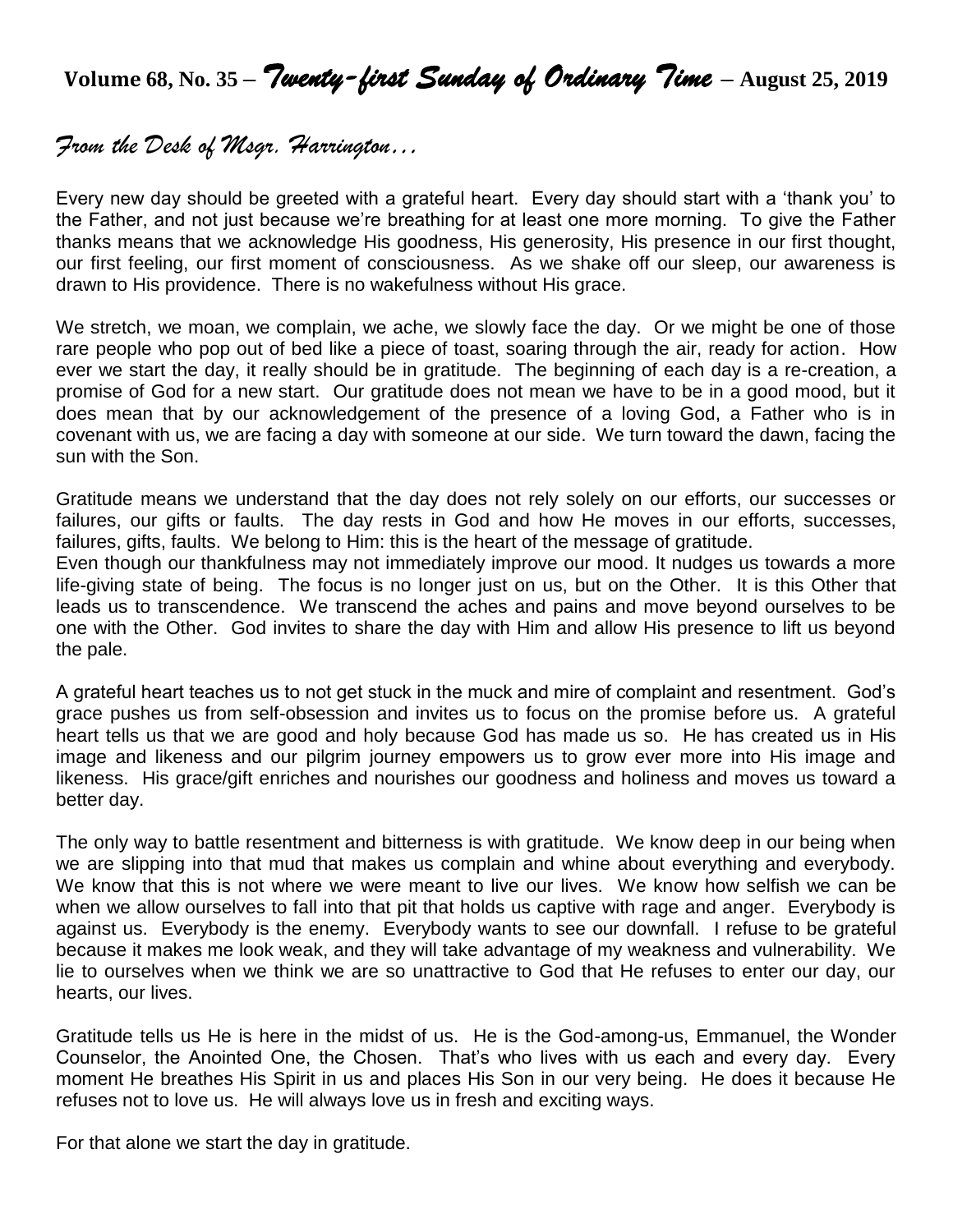## **POPE FRANCIS' INTENTIONS –**

**August - Families, Schools of Human Growth** That families, through their life of prayer and love, become ever more clearly "schools of true human growth."

#### **OFFERTORY COLLECTIONS – August 18, 2019**

| <b>REGULAR</b>                  | \$9273.74 |
|---------------------------------|-----------|
| <b>GOAL</b>                     | \$9000.00 |
| Maintenance & Repair Fund       | \$83.00   |
| Assumption of BVM               | \$1655.00 |
| Poor & Needy                    | \$355.00  |
| <b>Bishop's Services Appeal</b> | \$2.00    |
| <b>OCS Foundation</b>           | \$25.00   |
| <b>Maintenance Endowment</b>    | \$20.00   |
| Thank You for Your Generosity!  |           |
|                                 |           |

#### **2nd Collection**

**08/25/19** – OCS Foundation **09/01/19** – Maintenance & Repair Fund

#### **REMINDERS FOR THE WEEK**

**Sun. – 08/25**

**Mon. - 08/26 Rosary @ Lafleur Monument** 

**Tue. - 08/27**

**9:10am** OCS Mass **6:00pm** Come, Lord Jesus!

- **Wed. - 08/28 5:00pm** Come, Lord Jesus! **5:15pm** Come, Lord Jesus!
- **Thu. - 08/29**
- **Fri. - 08/30 – Office Closed**
- **Sat. - 08/31 Mass in Valentin Hall**

#### **IN MEMORY**

**The "offering table" located near the main entrance of the church next to the Baptismal Font was donated in memory of Lonnie Ortego, Jr. by his family. Many thanks!** 

## **READINGS FOR FAITH SHARING Twenty-first Sunday in Ordinary Time**

**Is 66:18-21** Outcasts will be gathered home by God as a precious offering in glory.

**Psalm 117** "Go out to all the world and tell the Good News."

**Heb 12: 5-13** Discipline strengthens what is weak. **Lk 13: 22-30** The doorway into the kingdom is narrow.

Jesus tells us in today's Gospel that the gate to eternal life is narrow and many will not get through. However, both Isaiah and Jesus speak of people from the ends of the earth being welcomed into the presence of the Lord. We would do well to remember what God asks of us and then follow the advice of Hebrews and accept discipline. Let us exercise the discipline to listen to the word of God and take it to heart.

## **PRAY FOR OUR SEMINARIANS**

| -Michael Vidrine   | St. John, Melville                             |
|--------------------|------------------------------------------------|
| -Trey Fontenot     | Sacred Heart of Jesus, VP                      |
| -Garrett Broussard | OLOGC, LC                                      |
|                    | Eather in your plan for our salvation you prov |

Father, in your plan for our salvation you provide shepherds for your people. Fill your Church with the spirit of courage and love. AMEN.

## **PRAY FOR A PRIEST EACH DAY**

| <b>Sunday, 08/25</b> | Fr. Clyde LeBlanc, SJ       |
|----------------------|-----------------------------|
| <b>Monday, 08/26</b> | Fr. Steven LeBlanc          |
| Tuesday, 08/27       | Fr. Louis Ledoux (Chaplain) |
| Wednesday, 08/28     | <b>Fr. Mark Ledoux</b>      |
| Thursday, 08/29      | Fr. Austin Leger            |
| <b>Friday, 08/30</b> | Fr. Lambertus Lein, SVD     |
| Saturday, 08/31      | Fr. Roland Lesseps, SJ      |

Eternal Father, we lift up to You, these and all the priests of the world. Sanctify them. Heal and guide them. Mold them into the likeness of Your Son Jesus, the Eternal High Priest. May their lives be pleasing to You. In Jesus' name we pray. AMEN

## **AFTER MASS SOCIALS**

**Each Sunday, following the 8am and 10am Masses we gather in the South Sacristy of the church for coffee & donuts and FELLOWSHIP! Everyone is welcome! Please use the outside entrance near the southeast corner of the church. Please do not enter through the sanctuary. Please, NO FOOD in any other area of the church.**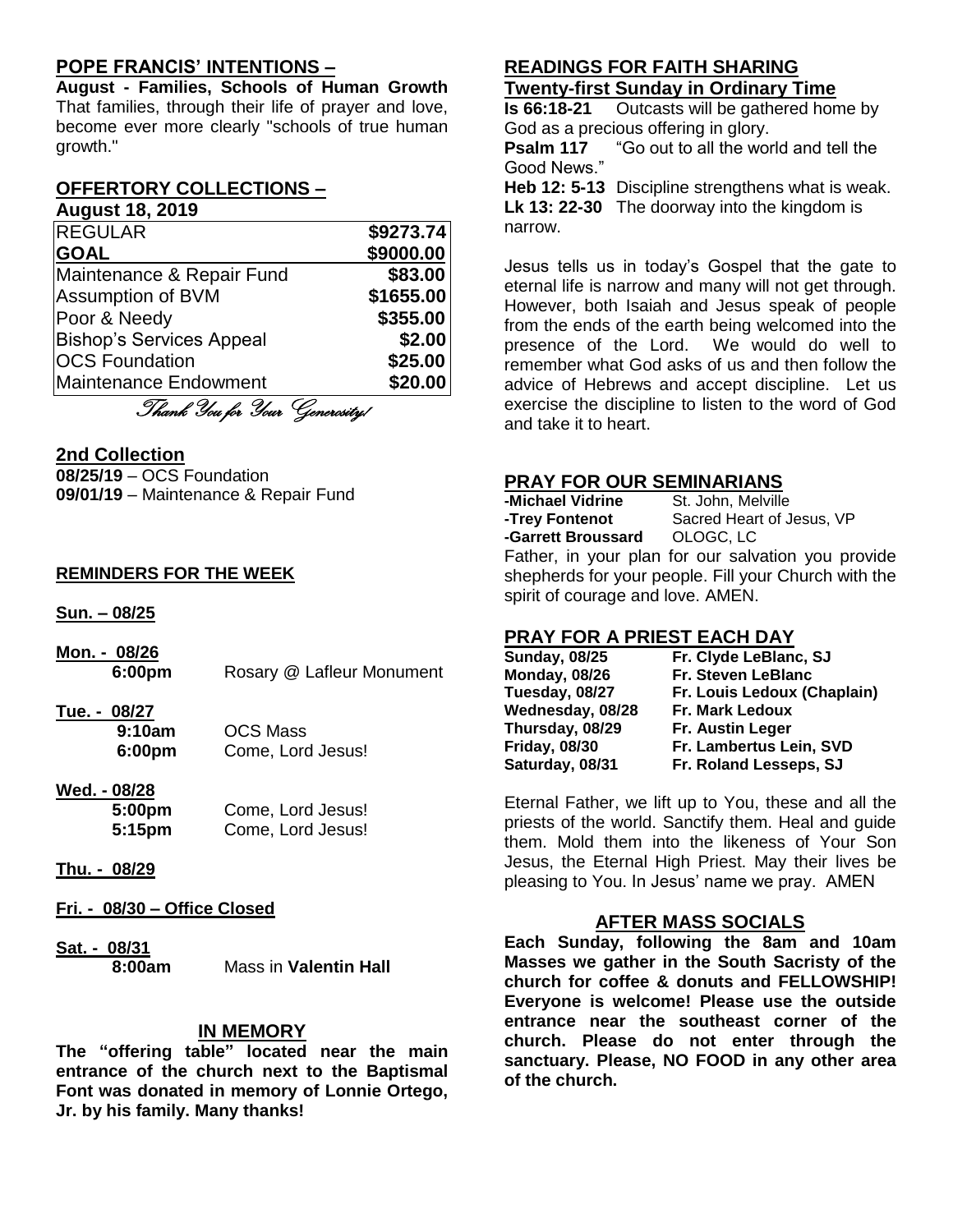## **MASS INTENTIONS**

## **Saturday, August 24**

**4:00pm** Charles F. Going & Wm. Hatch Families; Leroy & Elia Huguet; Carolyn M. Bertrand; Wayne, Jeanette & Jonathan Lalonde; Norris Leger, Toby & Winnie Lalonde & Family; Lee (DA) and Abbie Babineaux; Neal Whipp Family & Fr. Joseph C. DeLuca; Robert (Bob) Chachere; Nola Guidroz; Frank & Marguerite Miller; Barbara Burleigh Thibodeaux; Come, Lord Jesus Groups; Patrick Murray Labbe; Ross Hulin; Eli Thanh Huynh; John Murphy & Earleen Carriere; Special Intention; Madelyn McKinney; Pearl Alphonse, Clara S. and Edward Fontenot

## **Sunday, August 25**

**08:00am** Youle, Therese & John Ray Fontenot and Martin J. St. Amand; Bernel, Arthur & Eva Fontenot; M/M John, John Jr., Jacob & Michael FaKouri; Willard Ray "Bubba" Andrepont; Eva Arnaud; Nola Guidroz (DA); Deacon Dwayne Joubert & Family; Lonnie T. Ortego, Jr.

**10:00am** Lee, Kristie (BD) & Vivian Artigue; Hushel Bordelon (BD); Malcolm "Slick" & Margaret Martin; Aldon Joseph "Danny" Richard; Benny Nele; Eddie Stelly; Kermit Christ; Carol, Joyce & Baby Ortego; Lee & Beverly Faul & Mark Capone Jr.; Orphan Souls; Guise Tran Ho; William "Billy" H Jarrell, Jr.; Jackie David Bordelon; Anna Lee Dupre; AIC classes of 1968 & 1970--- Deceased Members; Souls In Purgatory; Stephen Taylor; Nita & J. Y. Bordelon Sr.; M/M Lee Martin, Jon Martin & Loray Martin Bertrand & Rita Darby; Harriet H. Doucet; Ellen Arnould; Lawrence Kelly & Darius & Zetta Deville; Dorothy (Vige) Lasseigne; M/M Emillian Bodin & Joyce Lagrange; M/M Ezra Martin & Denise Hull

**5:00pm** St. Landry Church Parishioners **Monday, August 26**

**12:05pm** Nita & J. Y. Bordelon Sr.

**Tuesday, August 27**

**12:05pm** Nita & J. Y. Bordelon Sr.

#### **Wednesday, August 28**

**12:05pm** Velta Dupre Bajat; Father Joe Breaux; Nita & J. Y. Bordelon Sr.; Ellen Arnould

## **Thursday, August 29**

**12:05pm** Nita & J. Y. Bordelon Sr.

#### **Friday, August 30**

**12:05pm** Nita & J. Y. Bordelon Sr.; Samuel Gautreaux (DA);

Charles Ruffino (BD); Ellen Arnould; Arthur & Eva (BD) Fontenot

#### **Saturday, August 31**

**08:00am** Nita & J. Y. Bordelon Sr.

## **PRAYER INTENTIONS**

Laurey Andrus, Rena Mae Angelle, Dannie Ardoin, Brenda & Dennys Baird, Camden Barnard, Victoria Barron, Addi Baquet, Eric Baquet, Mona Bernard, Rada Bono, Derek Bourque, James Buford Bergeron, Paula Bienvenu, Robert Bienvenu, Marty Billeaudeau, Randy Bordelon, Ricky Bordelon, Alexandra Boudreaux, Mildred D. Boudreaux, Joan Brady, Judy Smith Briscoe, Eden Broussard, Tammy Broussard, Nico Campbell, German Cardoza, Ronnie Collette, Liz Constanino, Betty Cormier, Leroy Darbonne, Glenda G. Darbonne, Christopher Darby, Francis "Flossie" David, Angie Dejean, Barbara Dopson, Lee Dubuc, Wanda Dupre, Glyn Durio, Willie Mae Emonet, Johnny Fontenot, Brandon Fuselier, Glenda Gaudet, Albert Going, Robert Going, Jr., Sarah Groth, Amelia Guillory, Gabrielle Hanson & Family, Norma Hargroder, Jeanette Harville, Carol Hebert, Scott Hebert, Eva Herbert, Corrace Hollier, Yola Huckaby, Rosalie Jackson, Bryan Fontenot, Jo Ann Jones, Leon Khan, Joyce LaCasse, Charles Kenneth Lalonde, Sr., Virgie Lanclos, Lisa Leblanc, Jenny Ledoux, Ronald Leger, Sawyer Leger, Paul Leleux, Margie Lintzen, Cassandra Marceaux, Malcolm Marcus, Kathy Martin, Verna Martin, Heather E. Matt, Sidney Matt, Taylor Morales, Glenda Moreau, Larry Moreau, Julia Ortego, Gene Paillet, Mary Paillet, Elliot Pavlovich, Belle Pitre, Glenda Pitre, Michelle Poulet, Butch Richard, Gerald Roy, Emery Richard, Jessie Richard, The Keith Richard Family, Geneva Scallon, Pap Roy, Jason Sonnier, Clara Smith, Elaine Soileau, Ronald Speyrer. Fred Stafford, Andrew Stelly, Audrey Stelly, Becky Sylvester, Andrew Tarleton, Richard Tatman, Ervin Thibodeaux, Margaret Thibodeaux, Brett Walker, Augustine Wilson, Brad Woodel, Evelyn Wyble, Caleb Zachary

**(It is diocesan policy that we must have permission from any individual that is to be placed on the list of intentions prior to their name being listed.)**

## **MARRIED COUPLES**

**There are still openings for the Married Couples retreat the weekend of September 6-8, 2019. Arrival is on Friday afternoon, September 6, between 5:00 p.m. and 6:30 p.m. Supper is served at 6:40 p.m. The retreat will end on Sunday, September 8, after lunch around 1:00 p.m. If you have any questions, please feel free to contact Our Lady of the Oaks at 337-662-5410 ext. 200 or email the front office at [oloaks@centurytel.net](mailto:oloaks@centurytel.net)**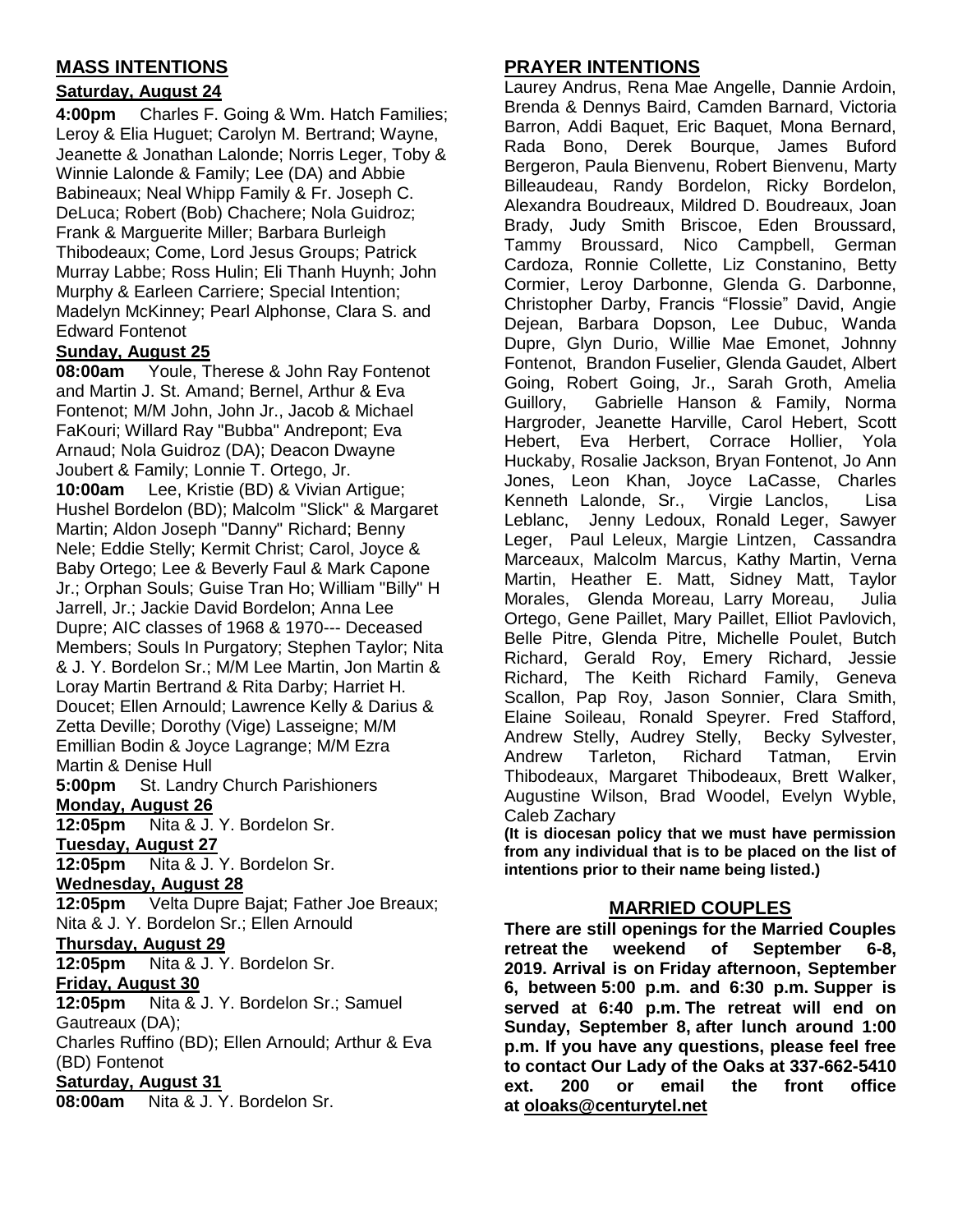## **YOUTH RELIGIOUS ED**

**Registration for this school year's Religious Education program is now in progress. Please come by the office in Valentin Hall to register your student before 8/29/19.**

### **ALTAR SOCIETY**

**The Altar Society meets on the second Monday of every month at 5:15pm in Valentin Hall. We are always welcoming New Members to be a part of our mission to assist in beautifying our church for the sacred liturgies. Our next meeting will be on September 9 th . For more information call Yvonne Normand @ 337-308- 3474 or Janis Courvelle @ 337-789-0971.** 

## **ALTAR SERVERS**

**We are always looking for more young people who desire to serve our Lord in this very important ministry! All Students who have made their 1st Holy Communion through HS are invited to become servers… Parents contact Deacon Joubert for more information.**

### **MUSIC MINISTRY**

**We are always looking for new voices to enhance our ministry of liturgical music! If you feel called to share your talents in this capacity, call one of our choir directors – JP Poirier (337) 577-6466 or Rafael Henry (337) 739-8173, or call the parish office and someone will get with you!**

## **KNIGHTS of COLUMBUS**

**The Knights of Columbus, Council #1173 meets on the second Thursday of each month. Call Josh Soileau (337)912-5812 if you are interested in joining.** 

## **BIBLE STUDY**

**Bible Study sessions will begin in September. The sessions will be Mondays @ 10am & 6pm. Please call Deacon Joubert (942-6552) for more information.**

### **HOLY GHOST YOUTH CONFERENCE**

**The SVD Associates of Holy Ghost Church are sponsoring the 3rd annual SVD Youth Day Conference on Saturday, 9/28/19 beginning at 7am at Holy Ghost Church in Opelousas. Students ages 10-19, as well pastors and youth ministers are invited to attend. Registration is \$20 and includes a t-shirt. Any questions should be directed to Holy Ghost Church @ 337-942-7232.**

### **ONLINE CATECHESIS**

**The Diocese of Lafayette has partnered with Franciscan University in Steubenville, Ohio, to give everyone in the diocese access to workshops that can help in their religious formation. Although some of the workshops are geared towards teachers, many simply give information on topics that many of us want to know more about (i.e. the Eucharist, Mary, New Testament, Old Testament). All you have to do is go to [www.franciscanathome.com/diolaf](http://www.franciscanathome.com/diolaf) to begin to create your account. The Office of Catechetics has a short 3 minute video on their webpage that will direct you on how to create an account. Our parish (or institution) has already been placed in the system, so all you have to do is create your personal account.**

### **GRIEVING DADS**

**Red Bird Ministries is offering an overnight weekend retreat at The Lodge in Butte La Rose (1031 La Salle St, Breaux Bridge, LA) for grieving fathers to experience hope, healing, and fellowship. Follow Me, will be held on Friday, September 20 - Sunday, September 22, 2019. Retreat concludes on Sunday at 11 AM. Men who have experienced any form of child loss are invited (including miscarriage, still birth, and the loss of an infant, child, adolescent, or adult child). Early Bird Registration - \$125 by 8/15/19. Late Registration - \$150 by 9/8/19. Sponsorships are available. Space is limited. Register now at redbird.love/dadsretreat.**

#### **PRAYER FOR HURRICANE SEASON**

O God, Master of this passing world, hear the humble voices of your children. The Sea of Galilee obeyed your order and returned to its former quietude; you are still the Master of land and sea. We live in the shadow of a danger over which we have no control. The Gulf, like a provoked and angry giant, can awake from its seeming lethargy, overstep its conventional boundaries, invade our land and spread chaos and disaster. During this hurricane season, we turn to You, O loving Father. Spare us from past tragedies whose memories are still so vivid and whose wounds seem to refuse to heal with the passing of time. O Virgin, Star of the Sea, Our Beloved Mother, we ask you to plead with your Son in our behalf, so that spared from the calamities common to this area and animated with a true spirit of gratitude, we will walk in the footsteps of your Divine Son to reach the heavenly Jerusalem where a storm-less eternity awaits us.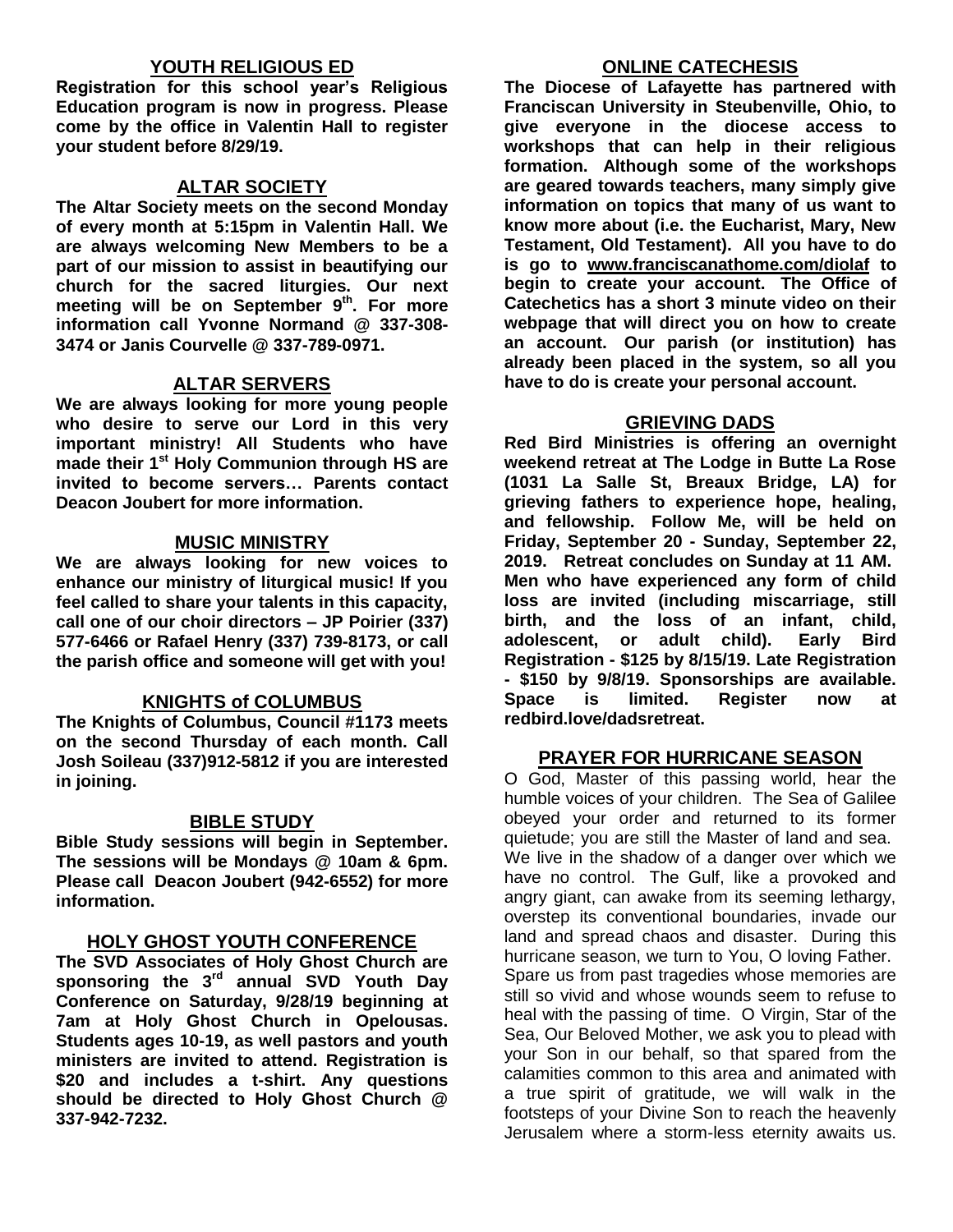## **EXTRA – ORDINARY MINISTERS**

#### **August 31/01**

**Saturday – 4:00pm Altar Servers:** Katie & Broty Stelly **Extra-ordinary Ministers of the Eucharist:**  Carl & Nelda Villery, Charlie Roy, Derek Faust **Reader:** Anne Zorn

#### **Sunday – 8:00am**

**Altar Servers:** Leigh Labrie, Beau & Ethan Stelly **Extra-ordinary Minister of the Eucharist:** Beverly Bernard, Beth Stelly, Jane Roth **Reader:** Jude Guidry

#### **10:00am**

**Altar Servers**: Hieu & Jacob Tran, Sam Chachere **Extra-Ordinary Ministers of the Eucharist:** Larry Moreau, Jackie Keyes, Joe Blumrich, Carolyn

Jarrell

**Reader:** Catherine Benson

#### **5:00pm**

**Altar Servers:** Mark & Myles Collins **Extra-ordinary Ministers of the Eucharist:**

Kim Lajack, Emily Thibodeaux, Brad & Sharon Ortego **Reader:** Irene Soileau

### **OCS CORNER**

**An all-school mass will be held on Tuesday at 9:10 am in St. Landry Catholic Church. With football season upon us, we wish our Vikings the best in their jamboree matchup at St. Ed's on Friday night.** 

**All OC alumni are invited to participate or attend the annual OC Alumni Softball Tournament on September 7-8 at the OC ball fields. Whether to play or to cheer on classmates, we hope to see many alumni there! For more information, email [ocalumnisoftball@gmail.com.](mailto:ocalumnisoftball@gmail.com) Alumni Association membership letters will also be going out soon. AIC, Holy Ghost, and OC alumni … please join!**